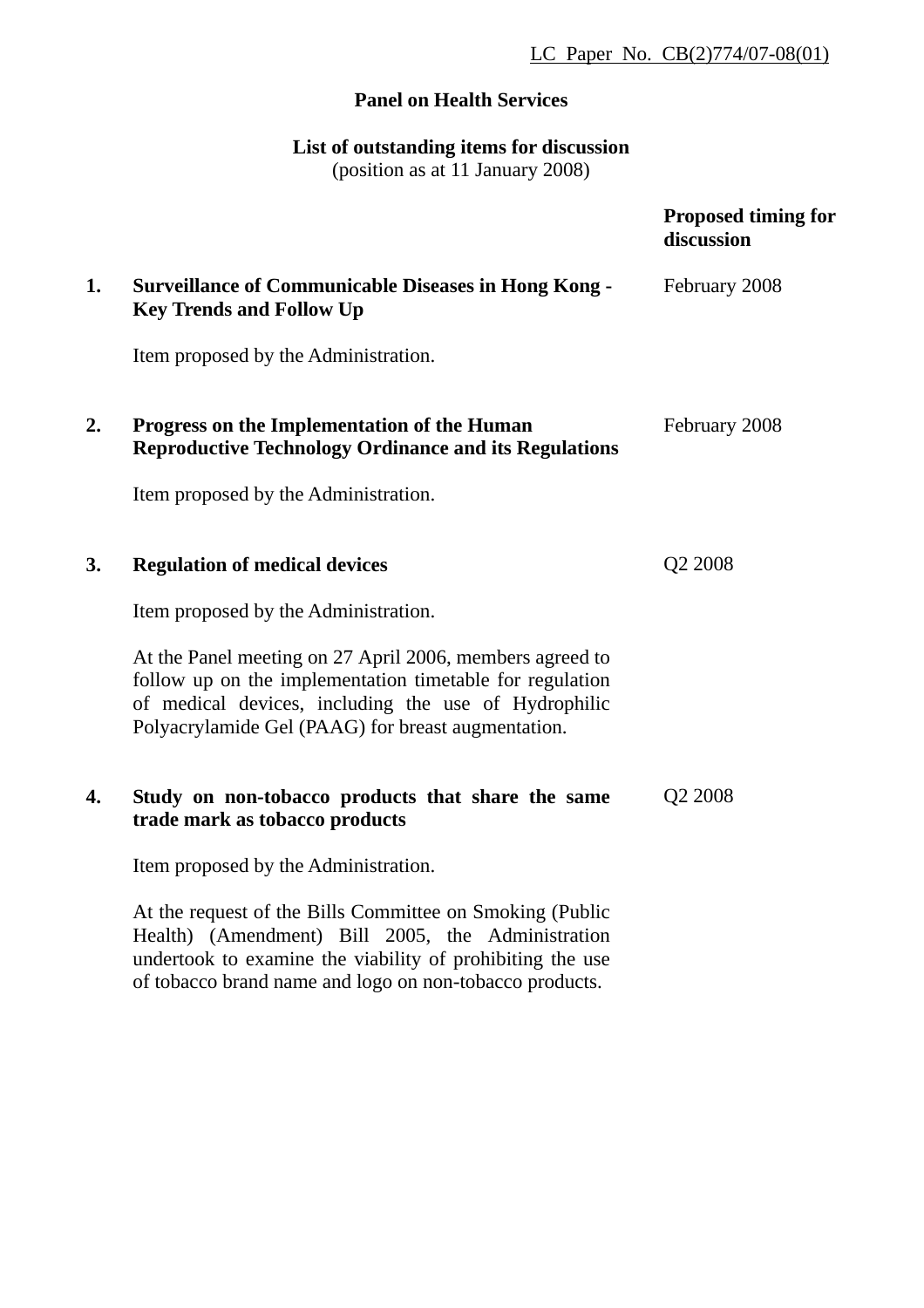| 5. | Progress report on promoting healthy eating among<br>school children                                                                                                                                                                                                                                                                                                                                               | <b>Proposed timing for</b><br>discussion<br>Q <sub>2</sub> 2008 |
|----|--------------------------------------------------------------------------------------------------------------------------------------------------------------------------------------------------------------------------------------------------------------------------------------------------------------------------------------------------------------------------------------------------------------------|-----------------------------------------------------------------|
|    | The item was last discussed by the Panel at the meeting on 8<br>January 2007. The Administration was requested to report<br>to the Panel after it had completed an evaluation study of<br>the campaign to promote healthy eating habit among school<br>children at the end of the 2006-2007 school year and to take<br>into account members' views and suggestions in the<br>comprehensive review of the campaign. |                                                                 |
| 6. | Progress report on registration of Chinese Medicine<br>practitioners (CMPs)                                                                                                                                                                                                                                                                                                                                        | <b>May 2008</b>                                                 |
|    | Subsequent to the meeting on 13 November 2006, the Panel<br>has decided that the issue of providing appropriate<br>assistance to listed CMPs seeking to obtain registration<br>status be made a standing agenda item for discussion by the<br>Panel every six months.                                                                                                                                              |                                                                 |
|    | The item was last discussed by the Panel at its meeting on<br>12 November 2007.                                                                                                                                                                                                                                                                                                                                    |                                                                 |
| 7. | Billing arrangements for private patient services at<br>public hospitals                                                                                                                                                                                                                                                                                                                                           | To be confirmed                                                 |
|    | At the meeting on 10 December 2007, Dr Hon YEUNG<br>Sum suggested to invite representatives from the two<br>universities with medical faculties to discuss billing<br>arrangements for private patients at a future meeting.                                                                                                                                                                                       |                                                                 |
| 8. | Mode of supply of self-financed item (SFI) drugs to<br>patients of public hospitals                                                                                                                                                                                                                                                                                                                                | To be confirmed                                                 |
|    | At the meeting on 12 February 2007, the Administration<br>was requested to report to the Panel when the HA Board<br>had come to a view on the mode of supply of SFI drugs<br>before implementation.                                                                                                                                                                                                                |                                                                 |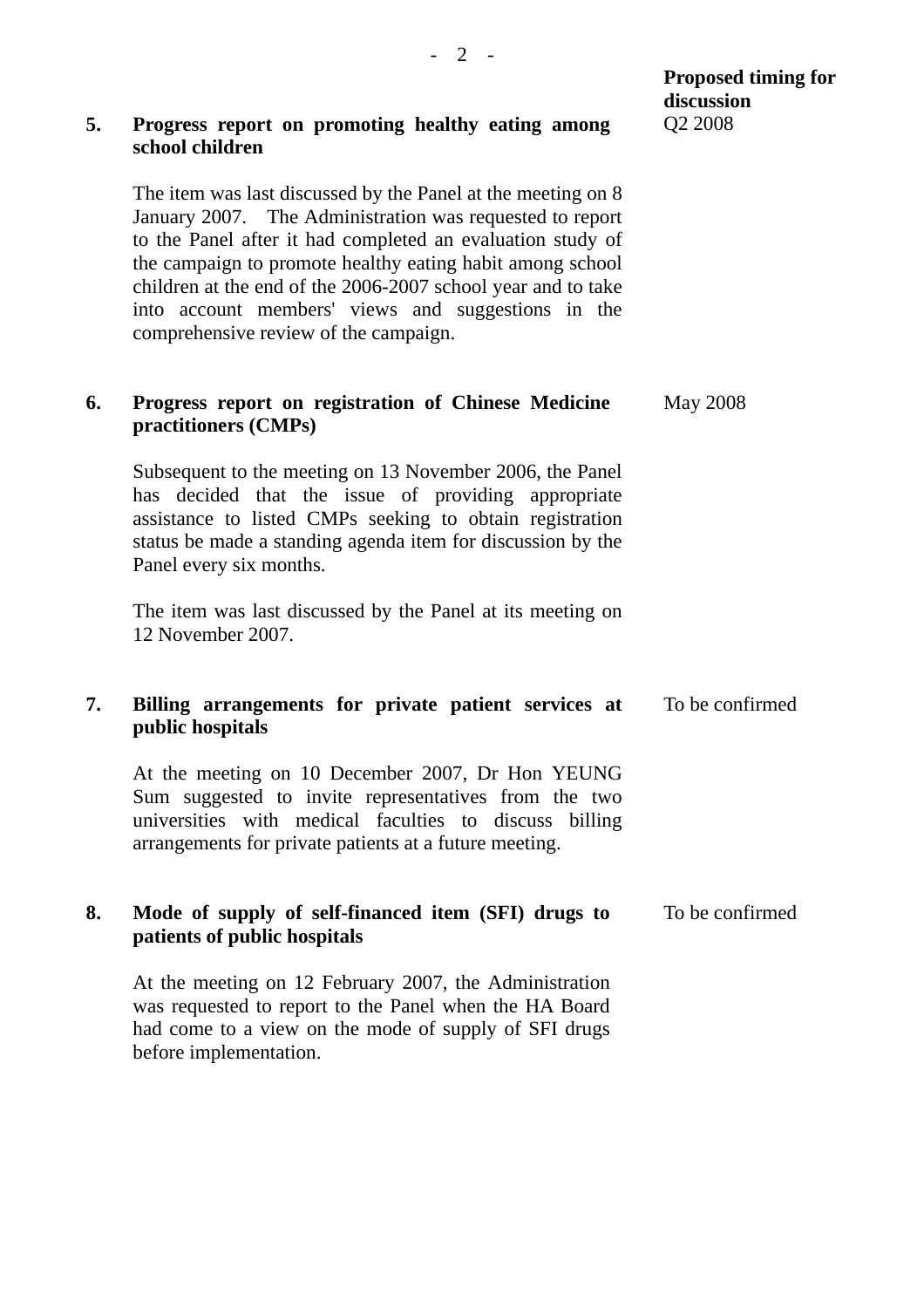| 9.         | Eligibility for subsidised public benefits of non-eligible<br>persons (NEPs) whose spouses are Hong Kong<br>residents and those who are not                                                                                                                                                                                                                                                                                          | <b>Proposed timing for</b><br>discussion<br>To be confirmed |
|------------|--------------------------------------------------------------------------------------------------------------------------------------------------------------------------------------------------------------------------------------------------------------------------------------------------------------------------------------------------------------------------------------------------------------------------------------|-------------------------------------------------------------|
|            | During the discussion on the issue of "Obstetric service"<br>charge for NEPs whose spouses are Hong Kong residents"<br>on 30 April 2007, members agreed that a joint meeting<br>should be held with other relevant Panels to discuss with<br>the Chief Secretary for Administration on the impact of<br>eligibility for public benefits by NEPs whose spouses were<br>Hong Kong residents on population policy and family<br>policy. |                                                             |
| 10.        | Regulation of "Health Maintenance Organisations"<br>(HMOs)                                                                                                                                                                                                                                                                                                                                                                           | To be confirmed                                             |
|            | The issue was last discussed at the meeting<br>on<br>The Administration was requested to<br>11 June 2007.<br>revert to the Panel the timeframe for establishing a<br>statutory licensing regime to regulate HMOs, in view of<br>the lack of adequacy of the Medical Director concept to<br>safeguard patients' welfare.                                                                                                              |                                                             |
| 11.        | Review of the assessment criteria for introducing new<br>drugs into the Hospital Authority Drug Formulary and<br>for assistance under the Samaritan Fund                                                                                                                                                                                                                                                                             | To be confirmed                                             |
|            | Item proposed by Dr Hon Fernando CHEUNG.                                                                                                                                                                                                                                                                                                                                                                                             |                                                             |
| 12.        | Operation and manpower arrangements of public<br>mortuaries                                                                                                                                                                                                                                                                                                                                                                          | To be confirmed                                             |
|            | Dr Hon KWOK Ka-ki has proposed to discuss the<br>operation of public mortuaries arising from the failure of a<br>mortuary staff at Victoria Public Mortuary to observe the<br>stipulated procedures for claiming of deceased body<br>before sending the body for burial.                                                                                                                                                             |                                                             |
|            | Hon Andrew CHENG has separately proposed to discuss<br>the manpower arrangements of public mortuaries.                                                                                                                                                                                                                                                                                                                               |                                                             |
| <b>13.</b> | <b>Health care financing</b>                                                                                                                                                                                                                                                                                                                                                                                                         | To be confirmed                                             |

Item proposed by the Administration.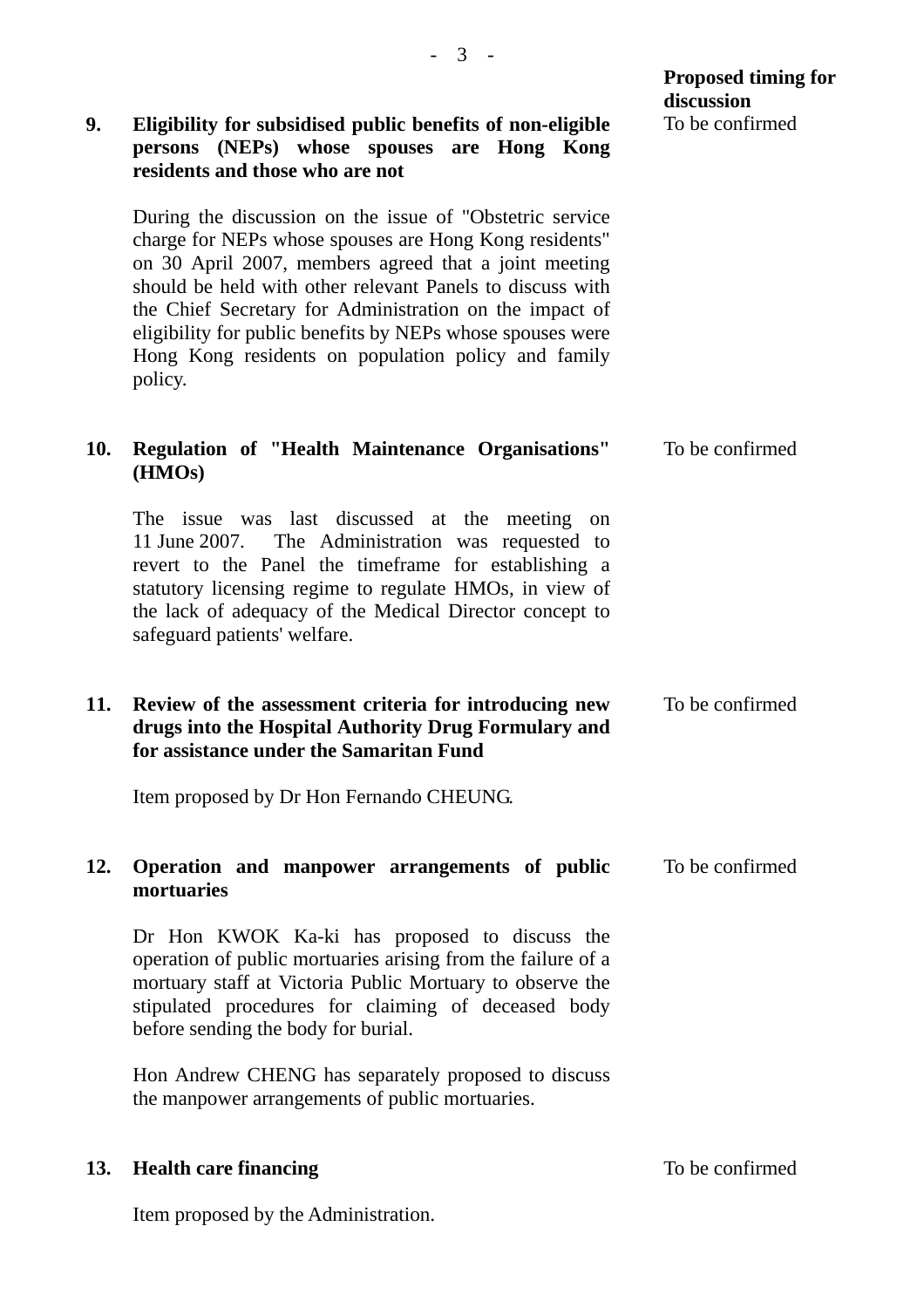|            | - 4 -                                                                                                                                                                                                                                                                                                                                                                                                      |                                          |
|------------|------------------------------------------------------------------------------------------------------------------------------------------------------------------------------------------------------------------------------------------------------------------------------------------------------------------------------------------------------------------------------------------------------------|------------------------------------------|
|            |                                                                                                                                                                                                                                                                                                                                                                                                            | <b>Proposed timing for</b><br>discussion |
| 14.        | <b>Communicable Disease Information System</b>                                                                                                                                                                                                                                                                                                                                                             | To be confirmed                          |
|            | Item proposed by the Administration                                                                                                                                                                                                                                                                                                                                                                        |                                          |
| <b>15.</b> | Regulation of health care personnel not currently<br>subject to statutory registration                                                                                                                                                                                                                                                                                                                     | To be confirmed                          |
|            | Item proposed by Dr Hon KWOK Ka-ki.                                                                                                                                                                                                                                                                                                                                                                        |                                          |
| <b>16.</b> | Separation of prescribing from dispensing of drugs                                                                                                                                                                                                                                                                                                                                                         | To be confirmed                          |
|            | Item proposed by Dr Hon YEUNG Sum.                                                                                                                                                                                                                                                                                                                                                                         |                                          |
|            | The item was last discussed by the Panel at the meeting on<br>28 June 2005, during which the Administration advised<br>that its position was that the matter would require<br>thorough discussion by the stakeholders and the<br>community at large, and the Administration would<br>continue to listen to views and engage the parties<br>concerned in the discussion before deciding the way<br>forward. |                                          |
| 17.        | <b>Health care complaints mechanism</b>                                                                                                                                                                                                                                                                                                                                                                    | To be confirmed                          |
|            | This item was previously discussed by the Panel in 2002.<br>The Administration undertook to revert on this subject.                                                                                                                                                                                                                                                                                        |                                          |
| <b>18.</b> | Enhancing the provision of dental care for the elderly<br>extending<br>school<br>dental<br>services<br>and<br>care<br>to<br>post-primary students                                                                                                                                                                                                                                                          | To be confirmed                          |
|            | Item proposed by Dr Hon KWOK Ka-ki.                                                                                                                                                                                                                                                                                                                                                                        |                                          |
| 19.        | <b>Medical Misadventure Fund</b>                                                                                                                                                                                                                                                                                                                                                                           | To be confirmed                          |
|            | Item proposed by Hon Albert HO.                                                                                                                                                                                                                                                                                                                                                                            |                                          |
| 20.        | <b>Increase</b><br>professional<br>indemnity<br>in<br>insurance<br>premiums                                                                                                                                                                                                                                                                                                                                | To be confirmed                          |
|            | Item proposed by Dr Hon KWOK Ka-ki.                                                                                                                                                                                                                                                                                                                                                                        |                                          |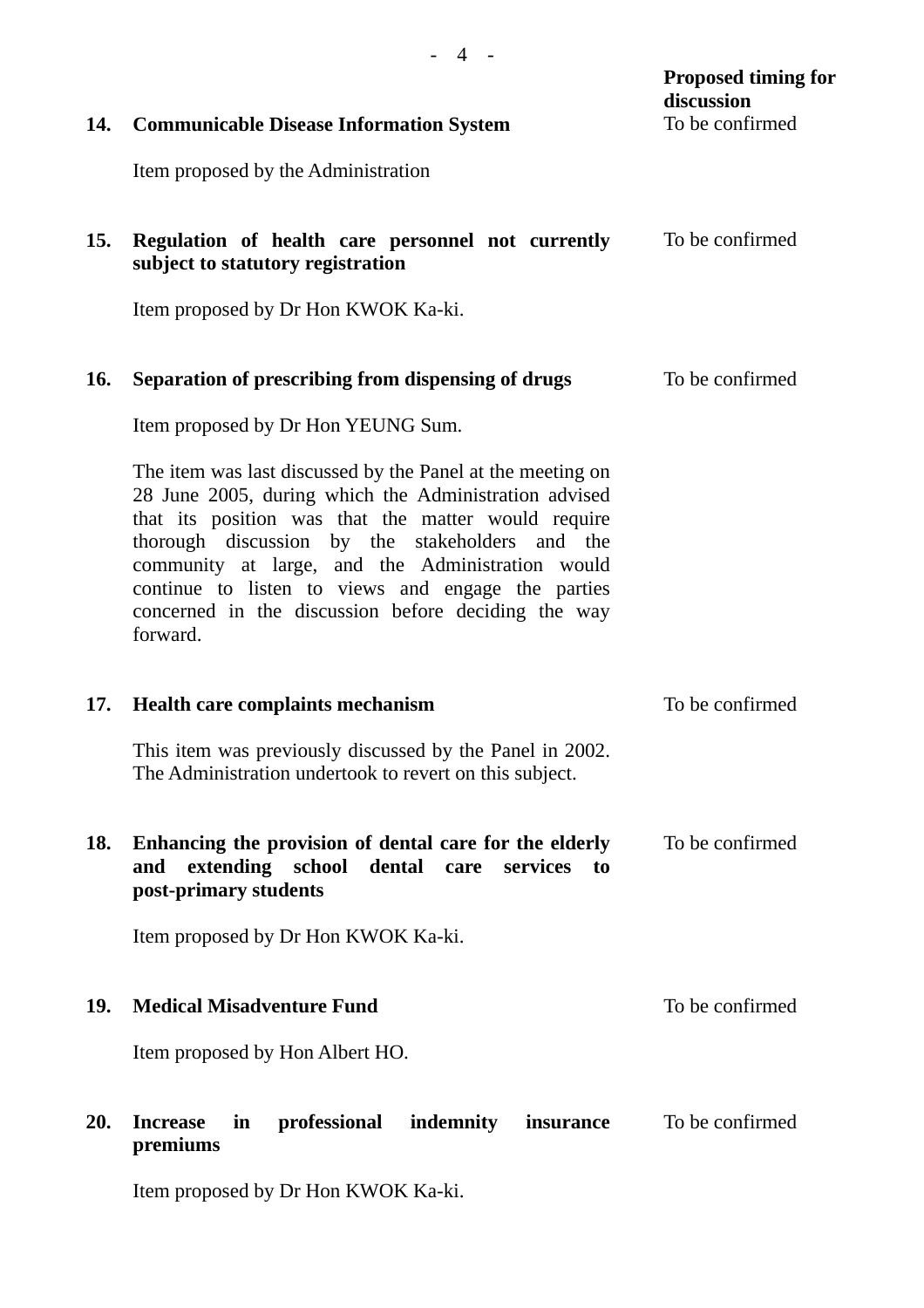| 21. | <b>Regulation of services provided by beauticians</b><br>Item proposed by Dr Hon KWOK Ka-ki.                                                                                                                                            | <b>Proposed timing for</b><br>discussion<br>To be confirmed |
|-----|-----------------------------------------------------------------------------------------------------------------------------------------------------------------------------------------------------------------------------------------|-------------------------------------------------------------|
| 22. | Medical practice by unregistered medical practitioners<br>Item proposed by Dr Hon KWOK Ka-ki.                                                                                                                                           | To be confirmed                                             |
| 23. | Expansion of private services by the Hospital<br><b>Authority</b>                                                                                                                                                                       | To be confirmed                                             |
| 24. | Item proposed by Hon Andrew CHENG.<br>Report on "Substitute decision-making and advance"<br>directives in relation to medical treatment"<br>The above report was published by the Law Reform<br>Commission of Hong Kong in August 2006. | To be confirmed                                             |
| 25. | Review of fee waiver mechanism for public hospital fees<br>and charges<br>Referred for follow-up by Duty Roster Members following                                                                                                       | To be confirmed                                             |
| 26. | their meeting with a deputation on 22 November 2006.<br>Appointment of members to the Hospital Authority<br><b>Board</b><br>Item proposed by Dr Hon Fernando CHEUNG.                                                                    | To be confirmed                                             |
| 27. | <b>Licensing examination of doctors</b><br>Item proposed by Hon Mrs Selina CHOW.                                                                                                                                                        | To be confirmed                                             |
|     | At the meeting on 11 October 2007, Hon Mrs Selina<br>CHOW suggested to discuss the issue of the low passing<br>rate of licensing examination of doctors sat by overseas<br>medical graduates.                                           |                                                             |